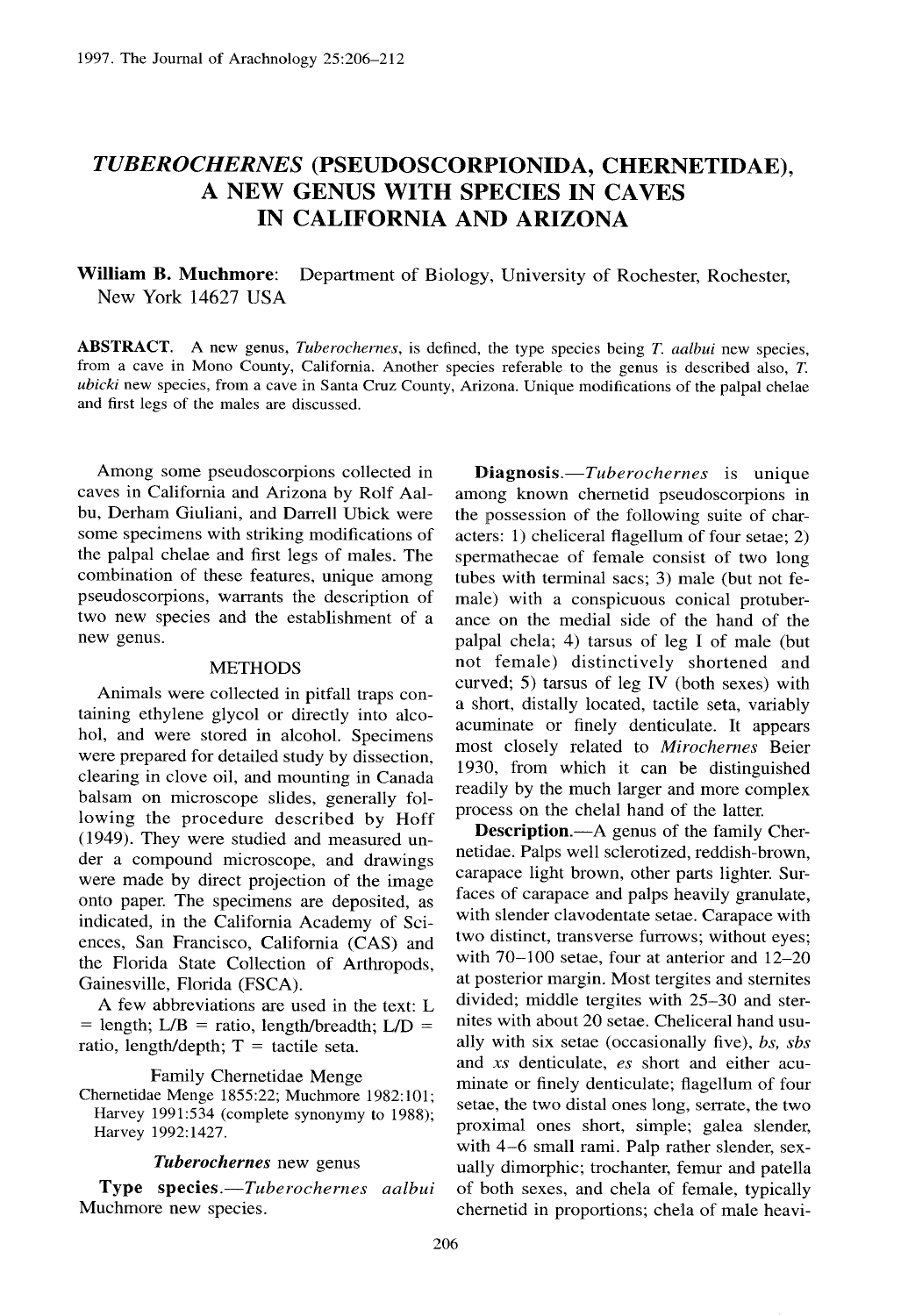er than that of female, with a large, broadbased, conical protuberance on medial side of hand, and with movable finger distinctly bowed. Chelal fingers with 45-50 cusped marginal teeth, and with many external and a few internal accessory teeth. Venom apparatus developed only in movable finger. Trichobothria as shown in Fig. 4; on fixed finger, *ist* well distad of *est,* and *ib* distad of *esb ;* on movable finger, st distinctly closer to *t* than to *sb.* Leg I sexually dimorphic, especially in *T. ubicki* new species; segments more robust in male than in female; tarsus of male curved, while that of female straight. Leg IV quite slender. Tarsus IV with a short, distally located, tactile seta: this seta is sometimes acuminate, sometimes denticulate at tip. Male genitalia typically chernetid in form; spermathecae of female are thin tubes with irregular, ovoid end sacs .

Two species are presently assigned to *Tuberochernes,* namely T. *aalbui* new species from Mono County California, and *T. ubicki* new species from Santa Cruz County, Arizona, as described below.

# *Tuberochernes aalbui* new species Figs.  $1-8$

**Type data.—Holotype male (WM7269.** 02005), female paratype (allotype) (WM7269. 02008), and about 180 other paratypes (including all stages) taken in ethylene glycol pitfall traps in Poleta Cave, Westgard Pass, Inyo-White Mountains, Inyo County, California, 21 May—5 November 1988, R . Aalbu; holotype, allotype and 28 paratypes (all stages) mounted on slides. Three paratypes  $(2<sup>o</sup>, 1<sup>o</sup>)$ tonymph) taken in antifreeze pitfall trap in Poleta Cave (as "Westergard Pass Cave"), 27 May-26 November 1982, D. Giuliani; mounted on slides. All mounted specimens in FSCA, some alcoholic specimens in CAS .

**Diagnosis.**—Much like *T. ubicki* new species, but specimens larger, palp and leg IV less stout. Tarsus of leg I in *T. aalbui* new species male more similar to that of conspecific female than is the case in *T. ubicki*.

**Description.**—Male and female similar in most respects, but female usually a little larger, and palpal chelae and first legs sexually dimorphic. Palps reddish-brown, carapace light brown, chelicerae and legs tan. Carapace longer than broad; surface granulate, with two distinct transverse furrows; no eyes; about 80

clavodentate setae, 4 at anterior and 12—16 at posterior margin. Abdominal tergites 1—10 and sternites  $4-10$  divided; surfaces of tergites lightly granulate; pleural membranes irregularly longitudinally striate; most dorsal setae slender and clavodentate, ventral setae very slender and denticulate or clavodentate. Tergal chaetotaxy of holotype 18:23:21:25:28:26:25:  $24:24:22:TT12T:2$ , others similar; tactile setae (T) apparently very fragile, as they are usuall y missing from their areoles. Sternal chaetotaxy of holotype (male)  $\sim$  50:[33]:(2)29(1):(2)6(2): 16:21 :21 :21:21 :18:T1T2TIT:2, other males similar; anterior chaetotaxy of allotype (female) 32:(2)14(2):(3)6(4):14:21:-, other females similar. Internal genitalia of male typically chernetid in form, fairly large and well sclerotized. Spermathecae of female are long tubes with irregular, ovoid end sacs (Fig. 1); the tubes must be thin-walled and fragile, as none could be followed to a medial atrium. Chelicera 0.3 as long as carapace; hand usually with 6 setae (occasionally *5), bs, sbs,* and xs terminally denticulate, others acuminate; flagellum of 4 setae, the distal 2 long and anteriorly serrate, the proximal 2 short and terminally denticulate; galea slender, with  $5-6$ small rami, equally developed in male and female. Palp (Figs.  $2$ ,  $3$ ) rather long, stouter in male than in female: (numbers for male followed in parentheses by those for female): femur  $0.85 - 0.92$   $(0.9 - 1.0)$  and chela about 1.25  $(1.35-1.45)$ × as long as carapace; L/B of trochanter 1.65-1.95 (1.85-2.15), femur 3.0-3.25 (3.45–3.65), patella 2.65–2.8 (2.8–3.1), and chela (without pedicel)  $2.5-2.8$   $(2.8-3.1)$ ; L/D of hand (without pedicel)  $1.4-1.55$  (1.5– 1.7); movable finger L/hand L  $0.95-1.1$ . Chela of male quite robust, with a conspicuous, conical protuberance on medial side of hand, and with movable finger distinctly bowed (Fig. 4); chela of female more slender and without these features. Surfaces lightly granulate; most setae narrow clavodentate. Trichobothria as shown in Figs. 4, 5. Each finger with  $45-$ 50 contiguous, cusped marginal teeth; fixed finger with 9–11 external and 3–6 internal, and movable finger with  $5-10$  external and  $1-$ 2 internal accessory teeth. Venom apparatus present only in movable finger, nodus ramosus between trichobothria  $t$  and  $st$ . Legs slender: leg IV (Fig. 6) with L/D of femur+patella 4.4—4 .85, tibia 7.0—7 .8, and tarsus 6 .35—7 .45. Leg I of male  $(Fig. 7)$  with tarsus slightly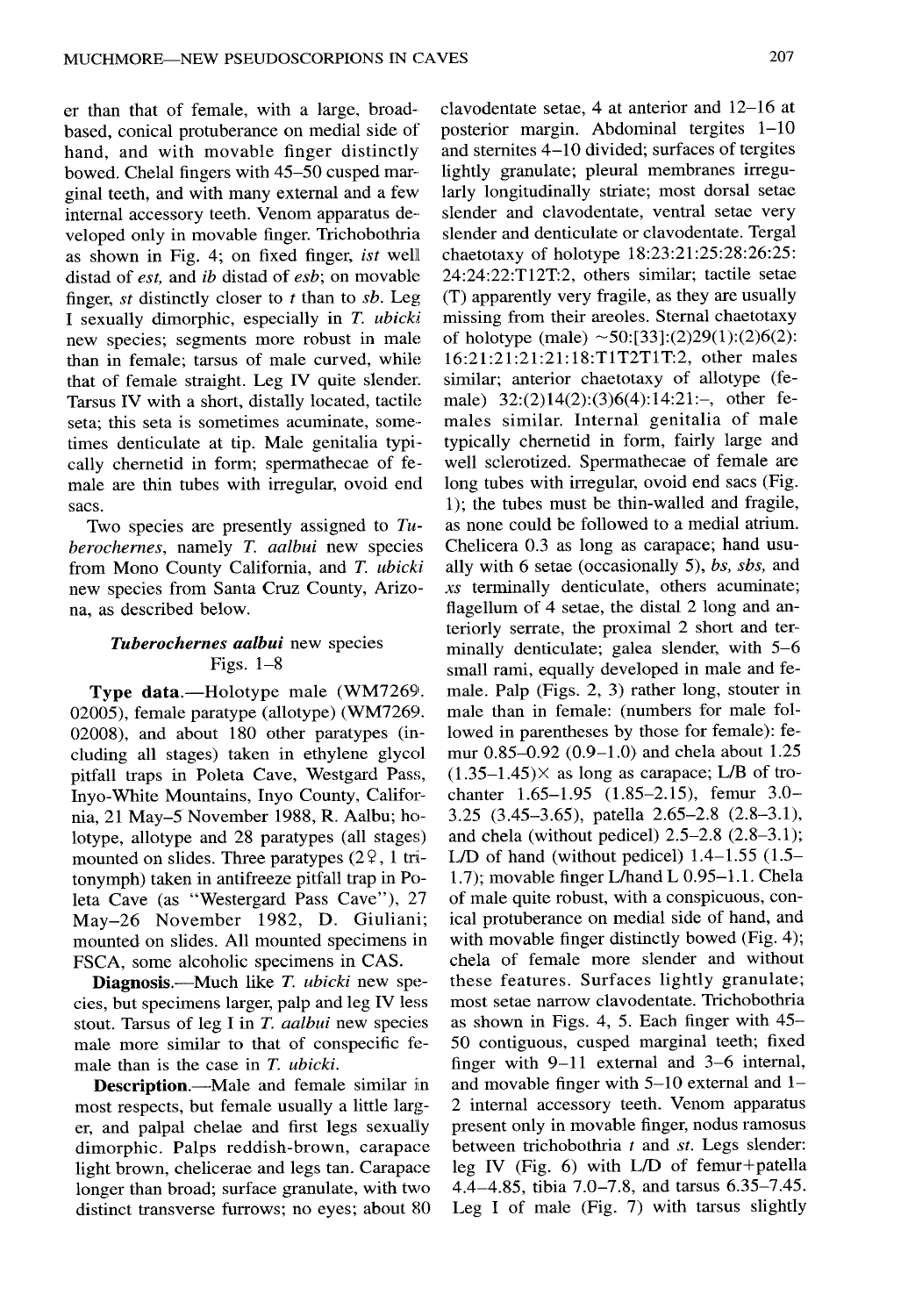

Figures 1-8.-Tuberochernes *aalbui* new species. 1, Spermathecae of allotype female; 2, Right palp of holotype male, dorsal view; 3, Right palp of allotype female, dorsal view; 4, Left chela of paratype male, lateral view, showing trichobothriotaxy (all setae omitted; darkened areoles are underneath); 5, Left chela of allotype female; 6, Leg IV of holotype male (vestitural setae omitted); 7, Leg I of holotype male. 8, Leg I of allotype female. Scale  $bar = 0.15$  mm for Fig. 1, and 0.5 mm for all others.

bowed, concave dorsally; that of female (Fig. *Nymphs:* Generally similar to adults, but 8) normal, straight. Leg IV with a short tactile progressively smaller, lighter in color, and seta on tarsus 0.75–0.8 length of segment with appendages slightly more robust. Hand<br>from proximal end; these setae are variably of chelicera with fewer setae; tritonymph with acuminate or terminally denticulate.

progressively smaller, lighter in color, and of chelicera with fewer setae: tritonymph with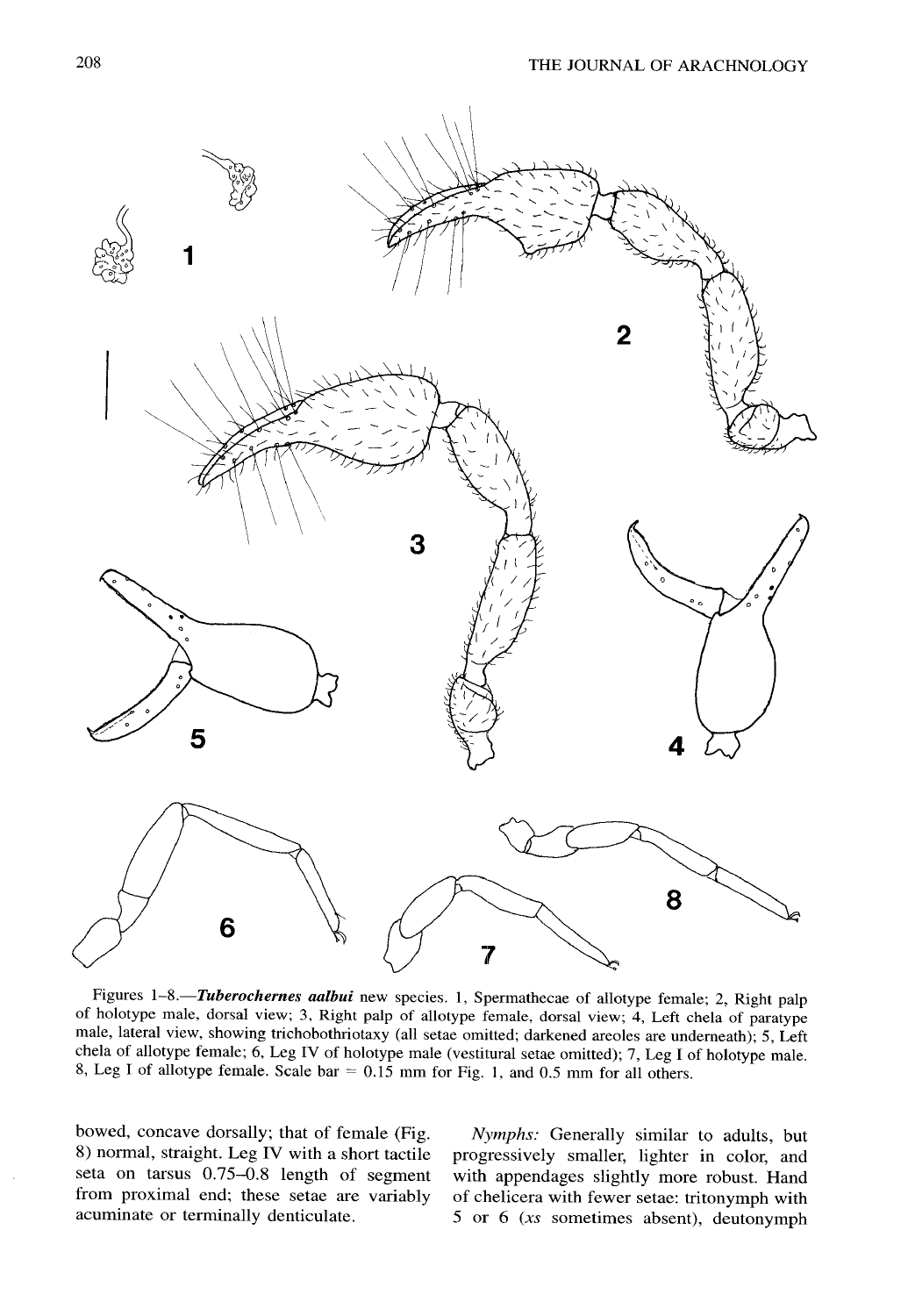with 5 (xs absent), and protonymph with 4 *(xs* and *bs* absent); flagellum with 4 setae in all stages. Palp: fixed and movable fingers bear the typical numbers of trichobothria for each stage. Leg IV: tarsus bears a short, acuminate tactile seta  $0.65-0.7$  length of segment from proximal end.

**Measurements .***Male:* Figures given first for holotype, followed in parentheses by ranges for seven paratypes. Body L  $4.22$  (3.85– 4.68). Carapace L 1 .30 (1.21–1 .35). Chelicera L 0.37 (0.37–0.42). Palp: trochanter 0.63 (0.62–0.695)/0.34 (0.325–0.38); femur 1.13  $(1.06-1.23)/0.355$   $(0.34-0.41)$ ; patella 1.01  $(1.00-1.11)/0.37$   $(0.37-0.415)$ ; chela (without pedicel) 1.61 (1.56–1.70)/0.59 (0.555–0.665); hand (without pedicel) 0.815 (0.82–0.92)/ 0.555 (0.53–0.62); pedicel L 0.15 (0.13–0.16); movable finger L 0.89 (0.83--0.925). Leg I: femur+patella L  $0.83$   $(0.815-0.90)$ ; femur 0.455 (0.43-0.48)/0.235 (0.235-0.265); patella 0.58 (0.56-0.62)/0.19 (0.19-0.23); tibia 0.67  $(0.64-0.75)/0.13$   $(0.14-0.16)$ ; tarsus <sup>0</sup> .615 (0.57–0.70)/0.105 (0.09–0.11). Leg IV: femur+patella 1 .02 (0.97–1 .10)/0.23 (0.215– 0.245); tibia 0.92 (0.865-1.02)/0.125 (0.125-0.14); tarsus  $0.665$   $(0.615-0.74)/0.105$  $(0.095 - 0.11)$ .

*Female:* Figures given first for allotype, followed in parentheses by ranges for 12 paratypes. Body L  $4.40$  (3.65–4.85). Carapace L <sup>1</sup> .29 (1 .16–1.34). Chelicera L 0.39 (0.355 0.41) . Palp: trochanter 0.665 (0.615–0.69)/  $0.32$   $(0.29-0.34)$ ; femur  $1.18$   $(1.07-1.24)$ 0.34 (0.30-0.36); patella  $1.06$  (0.955-1.11)/  $0.38$   $(0.34-0.415)$ ; chela (without pedicel) 1.85  $(1.61-1.88)/0.62$   $(0.525-0.635)$ ; hand (without pedicel) 0.95 (0.83-1.01)/0.585 (0.51–0.62); pedicel L 0.13 (0.11–0.13); movable finger L 0.93 (0.83-0.955). Leg I: femur+patella L 0.835 (0.74–0.87); femur 0.42 (0.36–0.45)/0.215 (0.185–0.22); patella 0.56  $(0.52-0.605)/0.18$   $(0.16-0.19)$ ; tibia 0.65  $(0.58-0.70)/0.125$   $(0.11-0.125)$ ; tarsus 0.63  $(0.58-0.69)/0.095$   $(0.09-0.095)$ . Leg IV: femur+patella 1 .07 (0.985–1.13)/0.22 (0.205– 0.245); tibia 0.955 (0.865-1.04)/0.13 (0.11-0.13); tarsus 0.70 (0.635-0.725)/0.095 (0.09- $0.105$ ).

*Tritonymph:* Ranges for five paratypes. Body L 2.85–3.30. Carapace L 0.89–1.05. Chelicera L 0.28–0.325. Palp: trochanter  $0.445 - 0.52/0.22 - 0.27$ ; femur  $0.725 - 0.89/$ 0.235-0.29; patella 0.635-0.785/0.265-0.325; chela (without pedicel) 1 .23–1 .43/0 .435-0.50; hand (without pedicel) 0.63–0.73/0.43–0.495; pedicel L  $0.08-0.09$ ; movable finger L  $0.665-$ 0.74. Leg IV: femur+patella 0.69-0.82/0.16-0.19; tibia 0.57-0.665/0.105-0.12; tarsus 0 .45–0.525/0 .08–0.09.

*Deutonymph:* Ranges for three paratypes. Body L 1.95–2.25. Carapace L 0.615–0.67. Chelicera L 0.20-0.25. Palp: trochanter 0.30-0.35/0.15–0.18; femur 0.47–0.55/0.15–0.185; patella 0.42–0.48/0.17–0.215; chela (without pedicel) 0.83–0.96/0 .26–0.325; hand (without pedicel) 0.415–0.495/0.26–0.31 ; pedicel L 0 .05–0.07; movable finger L 0 .46–0.495. Leg IV: femur+patella 0.445–0.525/0 .12–0.135 .

*Protonymph:* Ranges for three paratypes. Body L 1 .45–1 .75 . Carapace L 0.48–0.56. Chelicera L 0.185-0.19. Palp: trochanter 0.235–0.245/0.12–0.125; femur 0.34–0.355/ 0.115–0.125; patella 0.31/0.13–0.14; chela (without pedicel) 0.615–0.65/0 .18-0.20; hand (without pedicel) 0.32–0.33/0.18–0.19; pedicel L 0.04; movable finger L 0.325–0.35.

**Etymology.**—The species is named in honor of Rolf Aalbu, who collected most of the type specimens.

**Remarks.**—The first legs of the male are somewhat modified compared to those of the female, though not so much so as in *T. ubicki* (see below).

### *Tuberochernes ubicki* new species Figs. 9–14

**Type data.—Holotype male (WM7729.** 01001) and female paratype (allotype) (WM7729.01002) from under stones in Fly Cave, Gardner Canyon, Santa Rita Mountains , Santa Cruz County, Arizona, 24 **June 1988, D.** Ubick; mounted on slides, in CAS.

**Diagnosis .** —Much like *T. aalbui,* but a little smaller, with palp and leg IV a little stouter, and leg I of male apparently raptorial, the segments being distinctly modified.

**Description.**—Male and female generally similar, but female a little larger, and palpal chelae and first legs sexually dimorphic . Palps reddish-brown, carapace light brown, chelicerae and legs tan, other parts lighter. Carapace longer than broad; surface covered with low granules and with two distinct, transverse furrows; no eyes; about 90–100 clavodentate setae, 4 at anterior and 18–20 at posterior margin. Abdominal tergites 2–10 and sternites 4–10 divided; surface of tergites lightly granulate;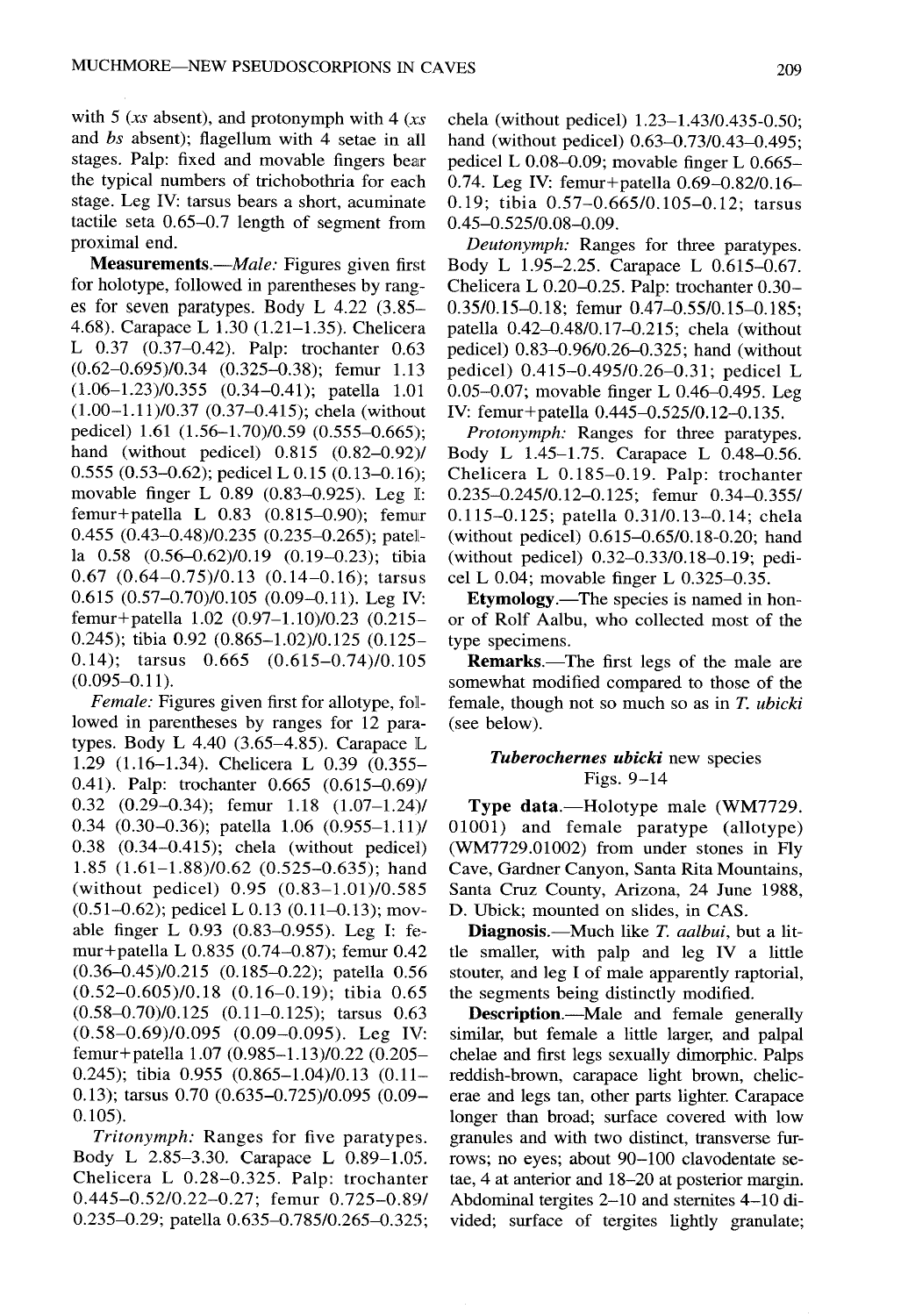

Figures **9-14.—Tuberochernes** *ubicki* new species . *9,* Right palp of holotype male, dorsal view ; 10, Right palp of allotype female, dorsal view; 11, Left chela of holotype male, lateral view, showing trichobothriotaxy (all setae omitted; darkened areoles are underneath); 12, Leg I of holotype male (vestitural setae omitted); 13, Leg I of allotype female; 14, Leg IV of holotype male. Scale bar  $= 0.5$  mm.

pleural membranes irregularly longitudinally striate; most dorsal setae slender, clavodentate, ventral setae slender, acuminate to clavodentate. Tergal chaetotaxy of holotype 20:28:26: 28:27:29 :30:26:23:21 :T12T:2. Sternal chaetotaxy of holotype (male)  $60:[4-4]:(1)25(1)$ : (1)6(1): 15 :20:20: 20: 20 : 18 :T2T2T 1T:2; anterior chaetotaxy of allotype (female)  $34:(1)9(1)$ :  $(1)5(1):16:22:-$  Internal genitalia of male typically chernetid in form; spermathecae of female not clear, but apparently like those of  $T$ . *aalbui* new species. Chelicera 0.25 as long as carapace; hand with 6 setae, *is* and *ls* long, acuminate, others rather short and terminally denticulate; flagellum of 4 setae, distal 2 long and serrate, proximal 2 short and denticulate near tip; galea of male small, with 3—4 spinules, that of female longer, slender, with 6 small rami. Palp rather robust (Figs. 9, 10): (numbers for male followed in parentheses by those for female). Femur 0.9 (0.95) and chela  $1.15 \times (1.35)$  as long as carapace. L/B of trochanter 1.5 (1.85), femur 2.6 (2.95), patella 2.8  $(2.7)$ , and chela (without pedicel) 2.7  $(2.7)$ ; L/D of hand (without pedicel)  $1.55$  (1.45); movable finger  $L /$  hand  $L$  1.15 (0.95). Chela sexually dimorphic; that of male more robust,

with a conical protuberance on medial side of hand, and with movable finger distinctly bowed (Fig.  $11$ ); that of female more slender, without a protuberance on hand, and with movable finger only gently curved. Surfaces granulate; most setae clavodentate. Trichobothria as shown in Fig. 11. Fixed finger with about 45 and movable finger with 45—50 cusped marginal teeth, and  $1-3$  internal and  $7-9$  external accessory teeth. Venom apparatus developed only in movable finger. Legs more robust than those of *T. aalbui*: leg IV (Fig. 14) with  $L/D$ of femur+patella 3.8 and tibia 6.0. Leg I sexually dimorphic: that of male apparently raptorial, with robust femur, patella and tibia, and elongate, curved tarsus (Fig.  $12$ ), L/D of femur+patella  $2.75$  and tibia 3.6; leg I of female normal, slender (Fig. 13), L/D of femur+patella  $3.35$  and tibia 4.55. Tarsus of leg IV with a short acuminate or denticulate tactile seta 0.75 length of segment from proximal end.

**Measurements .—Figures** given first for holotype male, followed in parentheses by those for allotype female. Body  $L$  3.55 (4.12). Carapace L  $1.18$  (1.20). Chelicera L 0.30 (0.355). Palp: trochanter 0.63 (0.605)/0 .385 (0.325); femur 1.04 (1.10)/0.40 (0.37); patella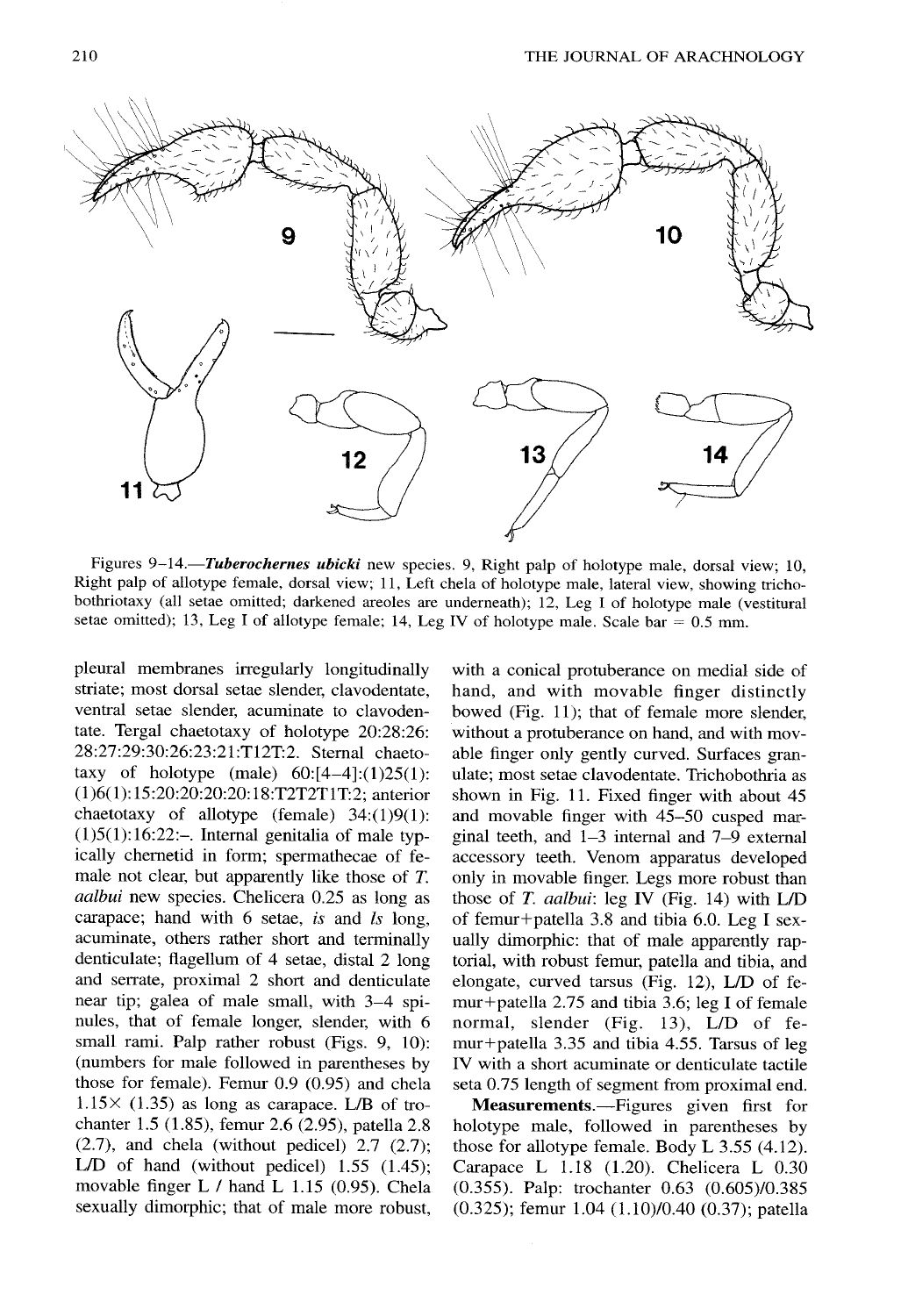0.99 (1.02)/0.35 (0.38); chela (without pedicel) 1.36 (1 .60)/0.50 (0.59); hand (without pedicel) 0.69 (0.85)/0.45 (0.585); pedicel L 0.13 (0.12); movable finger L 0.78 (0.82). Leg I: femur+patella L 0 .895 (0.925); femur 0.38 (0.33)/0.31 (0.215); patella 0.63 (0.525)/0.30 (0.20) ; tibia 0.755 (0.59)/0.21 (0.13); tarsus  $0.47$   $(0.495)/0.09$   $(0.08)$ . Leg IV: femur+patella 0.895 (0.925)/0.235 (0.24); tibia 0.835 (0.835)/0.14 (0.13); tarsus 0.58 (0.59) / 0.095 (0.095) .

**Etymology.**—The species is named for Darrell Ubick, who collected the type specimens.

**Remarks .**—The first legs of the male look as though they might be very useful in seizing or holding prey, but there is no direct evidence that this is so. They might, rather, be used in grasping the female during courtship and sperm transfer, which, in some chernetid pseudoscorpions, can involve rather complex maneuvers (see Weygoldt 1969).

#### DISCUSSION

Several other genera of chernetid pseudoscorpions have medial protuberances on the palpal chela. *Tuberochernes is* easily distinguished from *Mirochernes* Beier 1930 (from eastern U.S.), in which the male has a very large, distally directed, hooklike process (Hoff 1949: fig. 45C). And it differs from *Interchernes* Muchmore 1980 (from Baja California, Mexico), where the process is a small, discrete, conical nubbin located at the base of the fixed finger and is present in both sexes (Muchmore 1980) . *Bituberochernes* Muchmore 1974 (from Florida and the West Indies), likewise, has a small process at base of the fixed finger, but it differs fundamentally from *Tuberochernes* in having a three-bladed cheliceral flagellum, distinctive female genitalia, and highly specialized setae on leg I of the male (see Muchmore 1974b, 1979). *Petterchernes* Heurtault 1986 (from Brazil), with a large hump on the chelal hand, has a threebladed flagellum, and broad, leaflike setae (Heurtault 1986). No other chernetid pseudoscorpions are known to have protuberances on the chelal hand. *Cordylochernes octentoctus* (Balzan 1891) (from South Africa?) was originally illustrated as having a triangular tubercle on the base of the fixed chelal finger (Balzan 1891: fig. 5); however, Vachon (1942), on reexamination of the unique type of the spe - cies, found that the protuberance was actually a bit of foreign material stuck to the surface of the finger.

Of the genera mentioned above, *Tuberochernes is* more closely related to *Mirochernes* and *Interchernes,* in the possession of a four-bladed flagellum, paired, long, slender, tubular spermathecae, and other characters (see Muchmore 1974a). In these characters also, it is close to *Chernes* Menge 1855, *Dinocheirus* Chamberlin 1929 and *Hesperochernes* Chamberlin 1924, all widely distributed in the United States.

In addition to the distinctive medial protuberance on the chelal hand, males of *Tuberochernes* have a uniquely modified leg I (more so in *T. ubicki* than in *T. aalbui*). All segments of the first legs are more robust than in females and the tarsus is curved, so that, in *T. ubicki* especially, it appears useful for seizing or grasping. The exact nature of the modifications of the anterior appendages is not known, but, as they are found only in the males, it might be supposed that they are somehow related to courtship and mating. On the other hand, known species of the genus are found only in caves, and these may be adaptations to some aspect of life in that habitat.

Though it is common in cheliferid pseudoscorpions, sexually dimorphic modification of the first legs is rare in chernetids . Representatives of only three chernetid genera have been known previously to be so modified, namely, Pachychernes Beier 1932 from South and Central America, *Orochernes* Beier 1968 from Nepal and Siberia and *Bituberochernes* Muchmore 1974 from Florida and the West Indies (see Muchmore 1996). In all of these, the modifications involve the occurrence of very long, or short, specialized, setae, which are not present in *Tuberochernes* species .

Representatives of *Tuberochernes* are presently known only from caves at moderately high elevations, *T. aalbui* in Poleta Cave, Westgard Pass, White-Inyo Mountains, Inyo County, California, at about 2200 m elevation, and *T. ubicki* in Fly Cave, Gardner Canyon, Santa Rita Mountains, Santa Cruz County, Arizona, at about 1600 m. The widely separated and restricted localities of *T. aalbui* and *T. ubicki* in California and Arizona strongly suggest that these species are relicts of a formerly widespread ancestral population, fragmented